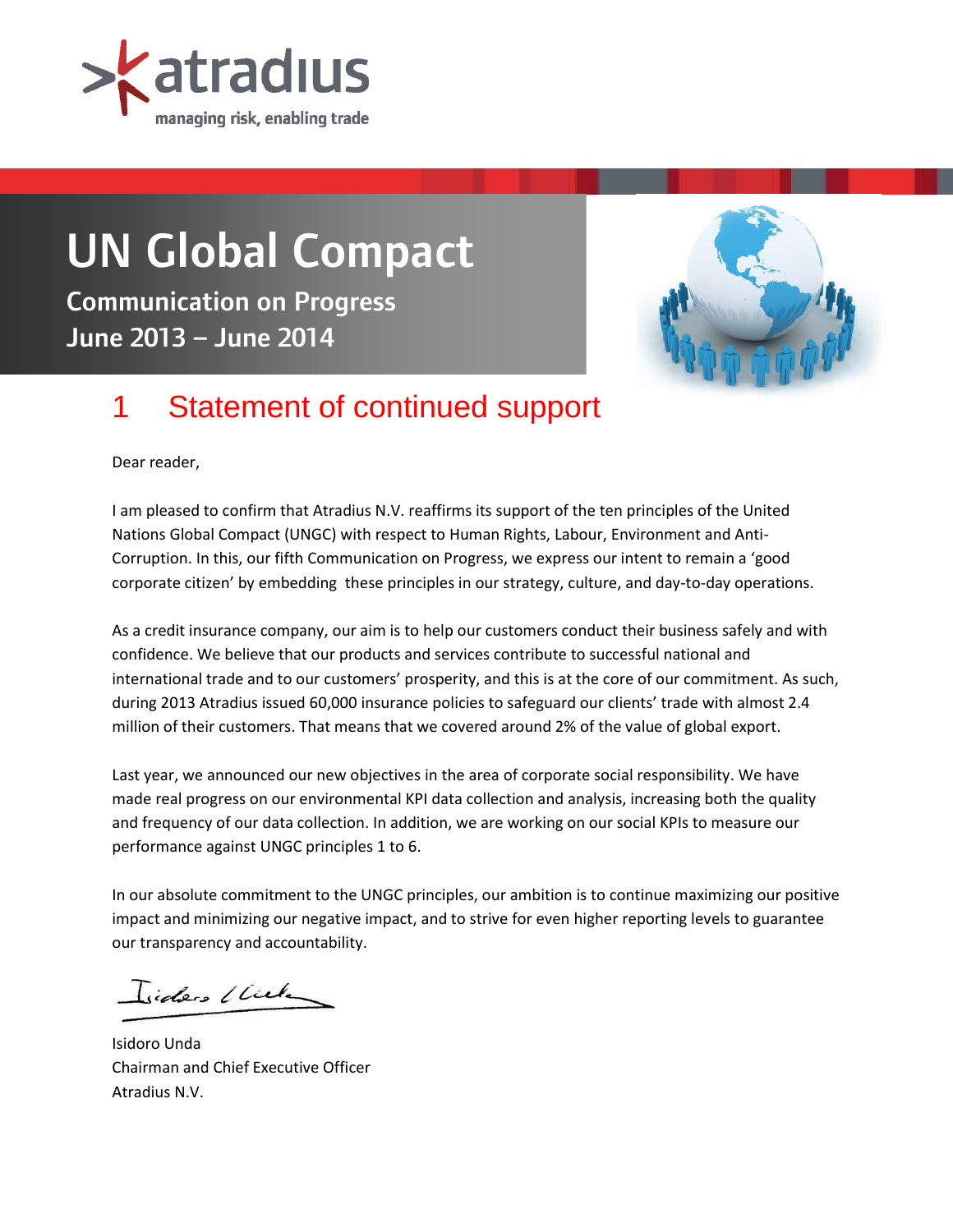

# 2 Atradius and CSR

To understand the way in which we manage our positive impact in the world, it is important to first understand our commercial function. As a leading global credit insurer, Atradius' aim is to support our customers' growth by strengthening their credit and cash management. Our core product – credit insurance – provides a safety net in the event that any of our customers' buyers fail to pay for the goods and services supplied on credit terms. In addition, we offer a wide range of credit management products and services, including bonding, debt collection and reinsurance, all of which are supported by the expertise of our people and a wealth of constantly updated financial data on over 100 million companies worldwide.

Thus, as a company whose remit is to enable successful trade, we believe that our biggest corporate responsibility is an economic one. Trade is by definition essential for the world's economic development. It allows companies to grow, compete and improve their products, thereby creating employment and reducing poverty. Our credit insurance is a vital element in ensuring that trade, and those engaged in trade, remain safe and secure. To this end, we enable over 60,000 businesses, shipping €800 billion in goods and services, to trade worldwide with confidence.

Through the strict corporate governance that ensures that we run our business and manage risk for our customers in a transparent and ethical way, we play an important role in helping those many thousands of customers around the world to remain profitable and to provide both employment and valuable services to their markets and communities.

The world is constantly changing, and to continue to serve our customers in this way we adapt and evolve as a business too. Each year we build on the foundation of service excellence which our customers value and have come to rely on, with product innovations designed to suit the specific needs of both small businesses and larger organizations, and a reinforcement of our drive for increased efficiency and improved customer service.

Whether through our core credit insurance products or our other credit and risk management services, excelling in the way we serve our customers is the main driver of our strategy: a strategy that is designed to maintain our own profitability and to create wealth and employment for our customers. Indeed that strong customer focus has always been a defining characteristic of the way we do business. During the reporting period we continued to ensure that all our people understand the need to maintain a customer-focused mindset, whatever their role within the organization.

That is a key factor in our CSR priority of, as it were, oiling the wheels of international trade with all the benefits that that brings in terms of wealth creation and well-being.

Expertise in underwriting is at the core of what we do: one of the most fundamental aspects of our service proposition is our credit limit service. That is why we continue to invest in infrastructure that increases our underwriting capabilities.

Atradius' geographic expansion is of major strategic importance: we aim to support our customers wherever they do business, both now and in the future. In 2013 we extended our operations in markets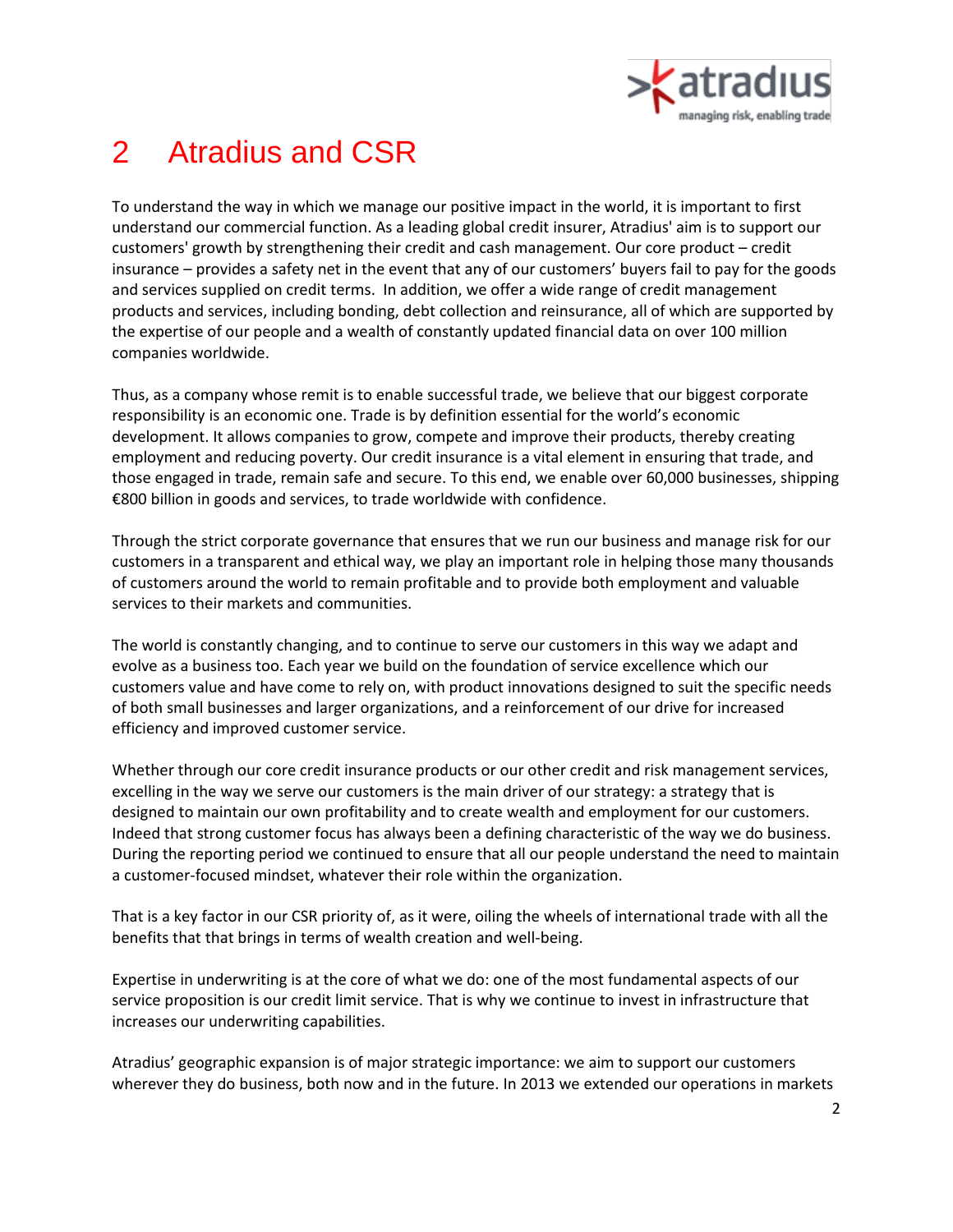

that offer real growth opportunities for our customers. Latin America, South East Asia, Africa and Russia are all focus areas that will contribute to our customer's growth. Investment is the key to creating a solid base in these markets, ensuring that, wherever we are, we can offer the consistent excellence in underwriting, business intelligence, automation and communication that are our trademark.

Above all else, our people are our most valuable asset: it is their skill and professionalism that set us apart and allow us to deliver best-in-class service to our customers. That is why we are committed to ongoing investment in our employees. It is through that investment that we continue to improve our expertise in risk management and build lasting, meaningful and fruitful relationships with our customers – and fulfil our mission.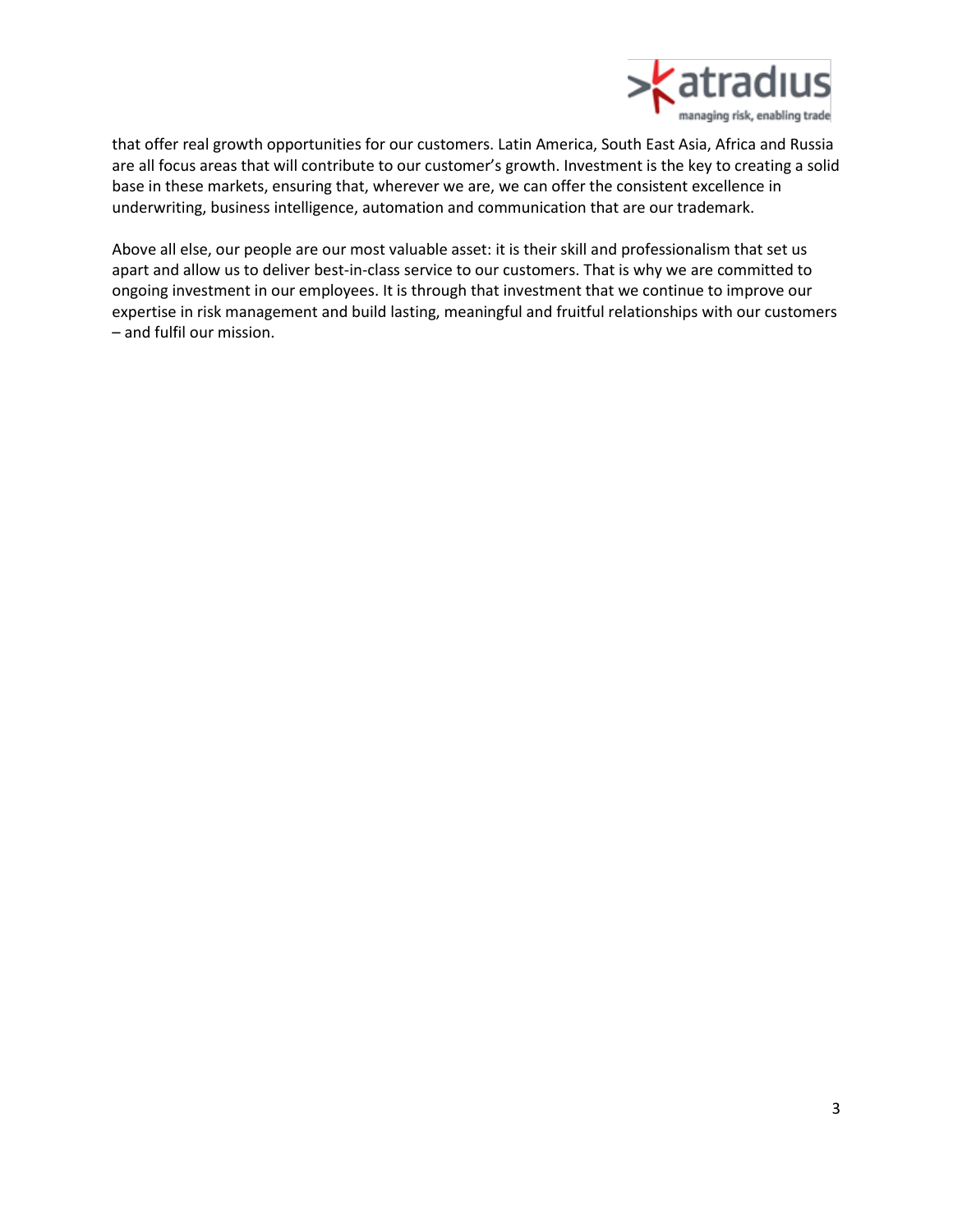

# 3 The ten principles

| Principle no.  | <b>Global Compact Principle</b>                                                                                    | <b>Assessment, Implementation &amp; Outcomes</b>                                                                                                                                                                                                                                                                                                                                           |
|----------------|--------------------------------------------------------------------------------------------------------------------|--------------------------------------------------------------------------------------------------------------------------------------------------------------------------------------------------------------------------------------------------------------------------------------------------------------------------------------------------------------------------------------------|
| $\mathbf{1}$   | Businesses should support and respect<br>the protection of internationally<br>proclaimed human rights.             | Our commitment to upholding human rights in their many<br>forms is embodied in our Code of Conduct, which includes<br>the corporate, legal and ethical compliance principles that<br>apply to every Atradius employee.                                                                                                                                                                     |
|                |                                                                                                                    | One example is the right to protection of personal data,<br>which is embodied in our Code of Conduct and Compliance<br>Codes. This right is embedded into the procedure for<br>processing personal data at Atradius. Furthermore, our<br>Supplier Code of Conduct includes guidelines for supplier<br>behaviour, covering the support of and respect for human<br>rights by our suppliers. |
|                |                                                                                                                    | Beginning this year, we now measure our people's<br>perceptions of equal treatment in our biennial Employee<br>Engagement Survey. That said, we acknowledge that human<br>rights encompass much more than equal treatment. For<br>that reason, during the next reporting period, we will<br>include more KPIs regarding human rights in our data<br>collection and analysis.               |
| $\overline{2}$ | Businesses should make sure that they<br>are not complicit in human rights<br>abuses.                              | We ensure that we comply with this principle throughout<br>our business, notably through prevention of breaches of<br>laws, rules and regulations as prescribed in our Compliance<br>Code.                                                                                                                                                                                                 |
|                |                                                                                                                    | Another way in which we ensure that we comply with this<br>principle is by being transparent to the outside world in<br>what we do and how we do it. For example, our 'Evolve'<br>initiative, through which we motivate our staff to engage in<br>continuous improvement, is embedded in Atradius' values,<br>and makes us as a company more reliable and accountable.                     |
|                |                                                                                                                    | No incidents on human rights abuses have been reported in<br>the reporting period.                                                                                                                                                                                                                                                                                                         |
| 3              | Businesses should uphold the freedom<br>of association and the effective<br>recognition of the right to collective | Employee involvement is guaranteed through our employee<br>representations or labour unions in countries in which this<br>is not prohibited.                                                                                                                                                                                                                                               |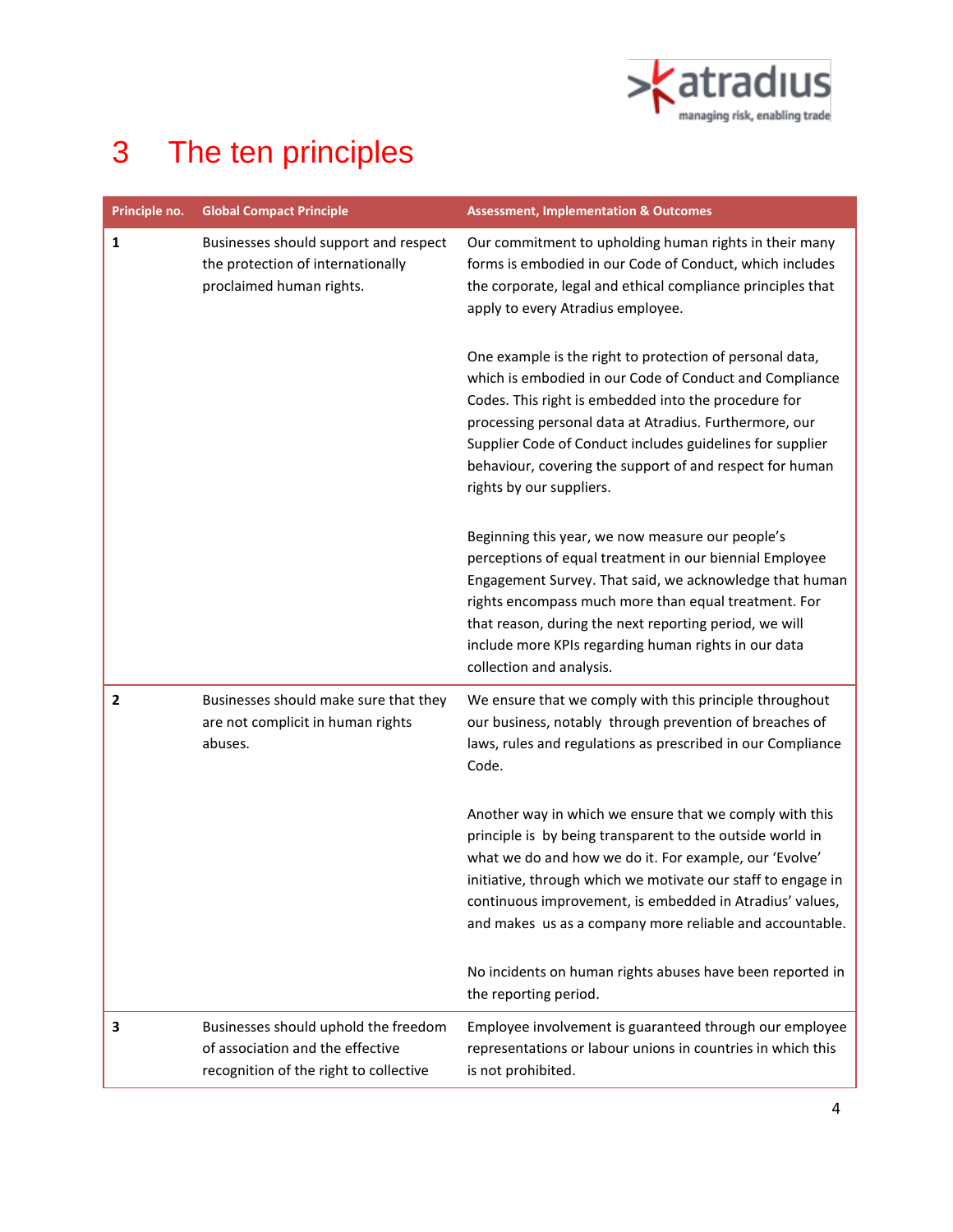

|   | bargaining.                                                                                               |                                                                                                                                                                                                                                                                                                                                                  |
|---|-----------------------------------------------------------------------------------------------------------|--------------------------------------------------------------------------------------------------------------------------------------------------------------------------------------------------------------------------------------------------------------------------------------------------------------------------------------------------|
|   |                                                                                                           | One example of the implementation of this principle in<br>practice is the Works Councils which are present in some<br>countries and also clustered regions - for example, Europe.<br>During Works Council meetings, employees are able to raise<br>concerns about specific topics. These topics are then<br>discussed with the Management Board. |
|   |                                                                                                           | No violations on freedom of associations have been<br>reported in the reporting period. The European Works<br>Council (EWC) held two face to face meetings with the CEO<br>and other management representatives in 2013. After each<br>meeting the EWC produced a newsletter for employees<br>highlighting topics covered.                       |
| 4 | Businesses should uphold the<br>elimination of all forms of forced and<br>compulsory labour.              | Our compliance with national and international laws and<br>rules prohibit these forms of labour in our business.                                                                                                                                                                                                                                 |
|   |                                                                                                           | No violations of our strict rules preventing compulsory<br>labour have been reported during the reporting period.                                                                                                                                                                                                                                |
| 5 | Businesses should uphold the effective<br>abolition of child labour.                                      | Our compliance with national and international laws and<br>rules prohibit these forms of labour in our business.                                                                                                                                                                                                                                 |
|   |                                                                                                           | The Group Procurement Framework states that every<br>(potential) supplier will be screened to find out whether or<br>not they apply the same standards of ethical practice as<br>Atradius, which also covers the abolition of child labour.                                                                                                      |
|   |                                                                                                           | No violations of our strict rules on child labour have been<br>reported in the reporting period.                                                                                                                                                                                                                                                 |
| 6 | Businesses should uphold the<br>elimination of discrimination in respect<br>of employment and occupation. | Our Code of Conduct states that all employees and<br>potential employees are treated equally, regardless of their<br>nationality, race, religion, age, sex, sexual orientation, belief<br>or due to disability. Furthermore, harassment will not be<br>tolerated.                                                                                |
|   |                                                                                                           | All incidents of discrimination or disrespect can be reported<br>to our Employees' supervisor, Human Resources<br>representative, Group Compliance Manager, or designated<br>owner.                                                                                                                                                              |
|   |                                                                                                           | No incidents have been reported in the reporting period.                                                                                                                                                                                                                                                                                         |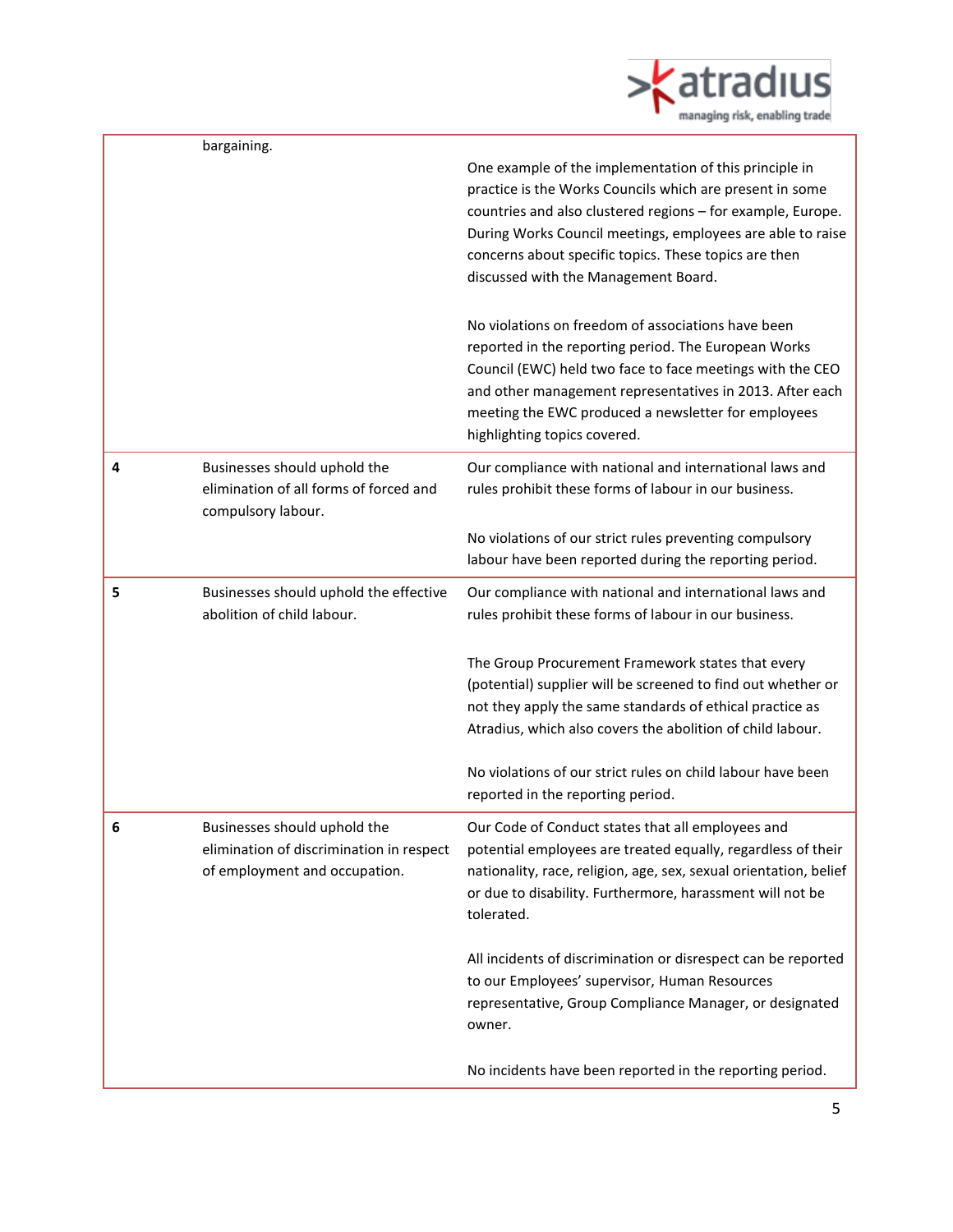

| $\overline{\mathbf{z}}$ | Businesses should support a<br>precautionary approach to<br>environmental challenges.          | Atradius has an environmental policy stating our approach<br>to environmental challenges in our business.                                                                                                                                                                                                                                                                                                                                                                                                                                                                                                                                                                                                   |
|-------------------------|------------------------------------------------------------------------------------------------|-------------------------------------------------------------------------------------------------------------------------------------------------------------------------------------------------------------------------------------------------------------------------------------------------------------------------------------------------------------------------------------------------------------------------------------------------------------------------------------------------------------------------------------------------------------------------------------------------------------------------------------------------------------------------------------------------------------|
|                         |                                                                                                | We have developed a system of measuring key<br>performance indicators for each country in which we<br>operate, to accurately gauge our consumption of energy<br>and other resources. We also monitor how much of that is<br>derived from renewable and recycled sources.<br>Furthermore, our greenhouse gas emissions and our<br>methods of disposal or waste materials are monitored.<br>While our measurements methods do have some<br>limitations, due to diversity among our different offices and<br>data collectors, such that not all of our data are measured<br>the same way, we are continuously seeking ways to make<br>improvements.                                                            |
|                         |                                                                                                | In 2013, we increased the frequency of our collection of key<br>performance indicators from once per year to twice per<br>year. The definitions and measurement methods remained<br>the same as previous years. An online data collection tool is<br>being used to collect and aggregate the environmental KPI<br>data. Our Country Managers in each country are<br>responsible for the quality of the submitted data. Lastly the<br>collected data is reviewed and verified at a central level. All<br>of the above positively contributes to the quality of the<br>obtained data. We plan to use these data in the<br>development of objectives for further reductions of our<br>environmental footprint. |
| 8                       | Businesses should undertake initiatives<br>to promote greater environmental<br>responsibility. | To promote greater environmental responsibility, initiatives<br>have been introduced in respect of energy use, recycling<br>and disposal of waste, transportation and procurement.<br>These are stipulated in our environmental policy.                                                                                                                                                                                                                                                                                                                                                                                                                                                                     |
|                         |                                                                                                | Each year, we aim to reduce our energy consumption by<br>efficient use and careful planning. Also, we minimize waste<br>and recycle materials whenever possible. Furthermore, we<br>make every endeavour to dispose our waste in safe and<br>responsible ways and we establish travel plans that<br>encourage staff to use alternatives to single-occupancy car<br>use.                                                                                                                                                                                                                                                                                                                                     |
|                         |                                                                                                | In 2013, some of our KPIs showed improvement while                                                                                                                                                                                                                                                                                                                                                                                                                                                                                                                                                                                                                                                          |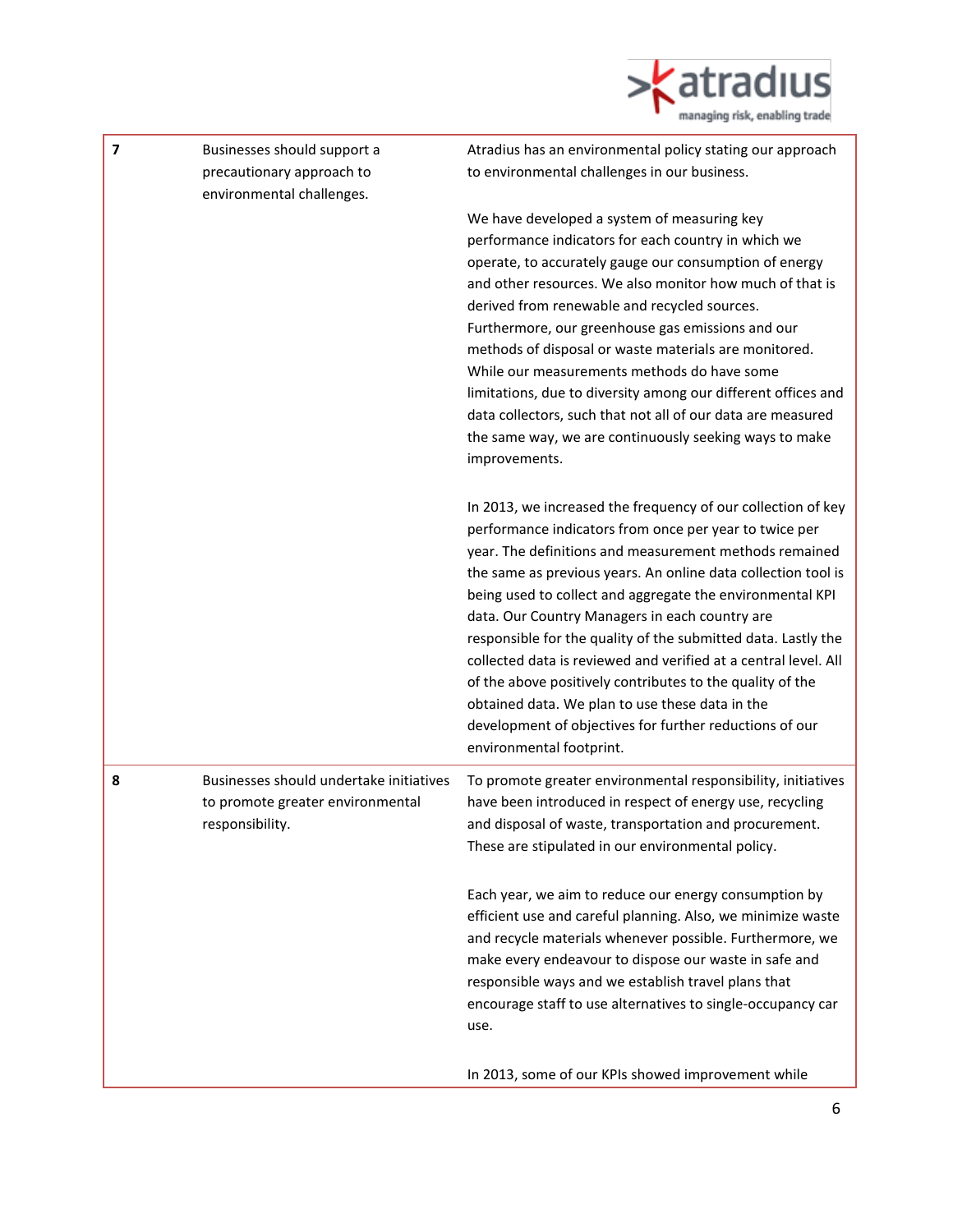

|    |                                                                                                           | others did not. For example, our total paper usage<br>decreased by 11 per cent, while our CO2 footprint<br>increased by 3 per cent. We have analysed these outcomes<br>and know their causes, so that this year we are able to<br>monitor and improve these KPIs.                                                                                                                                                                    |
|----|-----------------------------------------------------------------------------------------------------------|--------------------------------------------------------------------------------------------------------------------------------------------------------------------------------------------------------------------------------------------------------------------------------------------------------------------------------------------------------------------------------------------------------------------------------------|
| 9  | Businesses should encourage the<br>development and diffusion of<br>environmentally friendly technologies. | Our environmental policy states that we are willing to<br>make investments in order to improve our energy<br>efficiency.                                                                                                                                                                                                                                                                                                             |
|    |                                                                                                           | If we identify inefficiencies in any current facilities, we will<br>invest in environmentally friendly technologies in order to<br>reduce our energy use and costs. Furthermore, our recently<br>updated Corporate Real Estate Statement includes technical<br>principles which explain that, for all technical specifications<br>of buildings, requirements for environmental and<br>sustainability factors are taken into account. |
|    |                                                                                                           | In the UK, for example, new hand dryers have been<br>installed in all of the washrooms because of the excessive<br>cost of paper towels and the waste produced by these hand<br>towels. This switch to new technology saves us nearly<br>€9,000 a year and a mountain of waste.                                                                                                                                                      |
| 10 | Businesses should work against<br>corruption in all its forms, including<br>extortion and bribery.        | Our Code of Conduct states that bribery and corruption are<br>never allowed.                                                                                                                                                                                                                                                                                                                                                         |
|    |                                                                                                           | Atradius employees are trained in this topic and are firmly<br>instructed not to accept gifts if this creates an obligation for<br>the receiving party.                                                                                                                                                                                                                                                                              |
|    |                                                                                                           | No incidents of corruption and bribery were reported in the<br>reporting period.                                                                                                                                                                                                                                                                                                                                                     |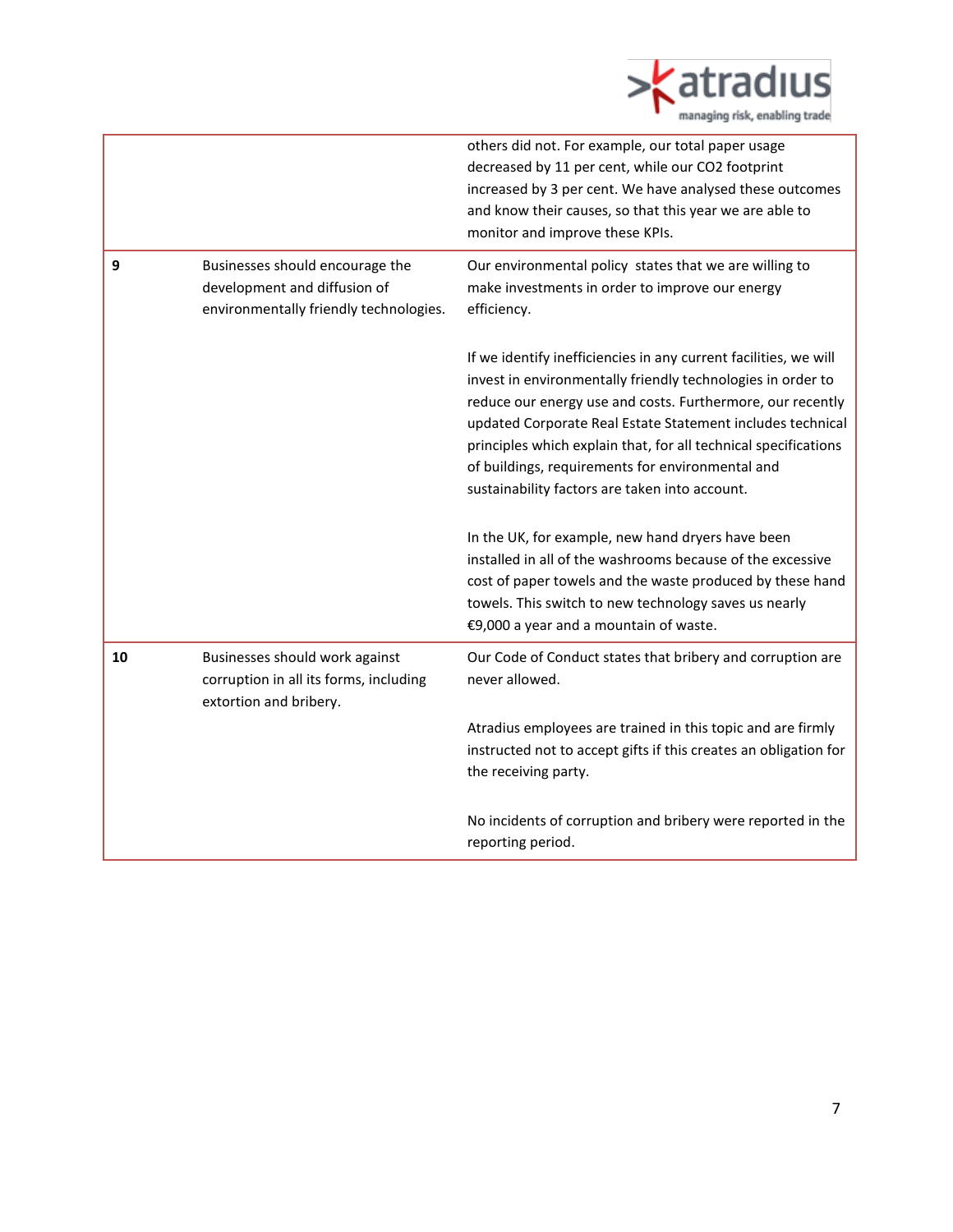

# 4 Activities across the Atradius Group

At Atradius, the responsibilities for our corporate responsibility (CR) performance is widely spread. We have a global CR team, consisting of 8 people from various departments and located all over the world. This team is responsible for our group CR activities, including the identification of material CR issues, the development of the CR policy and the evaluation of our activities. The team reports to Isidoro Unda, the CEO and Chairman of the management board. Each team member gets to spend 5 per cent of his or her work time on CR activities. Apart from this global CR team, each country has local CR activities coordinated by its Country Manager, who is responsible and accountable for the local implementation and maintenance of the CR strategy and the reporting on the applicable KPIs.

Apart from our commitment to the United Nations' Global Compact Principles, it is the hard work and enthusiasm of our entrepreneurial employees that makes our corporate responsibility a reality. Below, we describe just some of the CR activities that result from the enthusiasm and imagination of our people across the world.

### Our people drive our corporate responsibility progress

One example of a great activity initiated by our people is our participation in the' Clean Up Australia – Business Clean Up Day' this year. Clean Up Australia was founded in 1989 and, since then, over 26 million hours have been spent cleaning up more than 300,000 tonnes of rubbish, contributing to a cleaner, sustainable Australian environment. Ten team members from our Sydney office cleaned up parks near the Australian Atradius Head Office, which for them was "a great opportunity to provide a practical example of how everyone can contribute in a simple but meaningful way".

Another example of our employees giving back to the environment is the tree planting project by Atradius Czech Republic. In April 2014, two groups of volunteers cleaned a natural preserved area in Prokopské valley in Prague and planted over one hundred beech trees. Not only did they improve this natural location but they also re-energized their team by acting together in an informal setting and having fun. Furthermore, participants stated that it felt really good doing something for the environment.

Thirdly, last Christmas, our employees in Amsterdam were sent home with so-called 'Waka-Waka Lamps', which are high-tech low-cost solar powered lamps and chargers. For every lamp that we bought from Waka-Waka, one lamp was given to someone in the world who has no access to electricity. Results from research by the Waka-Waka organization show that these lamps help saving money, result in better school grades and increase income-generating capacity for families.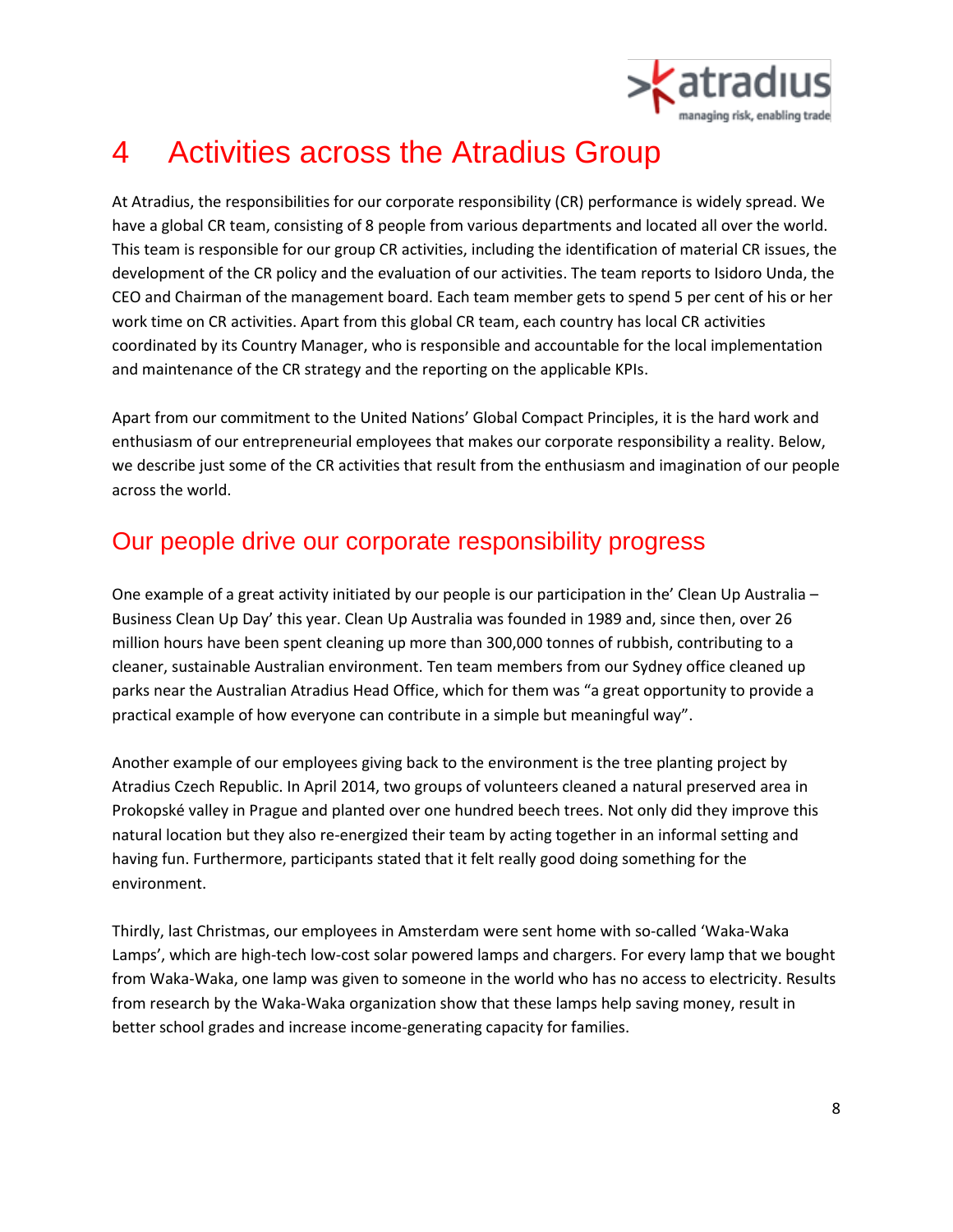

# 5 Ambition level

In the past few years we have developed our corporate social responsibility policy into one that we are proud of, which is why our ambition is to keep performing according to this policy. However, our commitment to corporate responsibility means that we can never 'rest on our laurels' and be satisfied with our performance. It is important that we keep progressing in our ambition and formulate objectives for each period. This chapter provides an insight into our objectives for future years.

For 2016 we aim to:

- report externally partly on all UNGC principles
- achieve GRI reporting with B application level
- have internal auditing of our CR reporting

For 2018 we aim to:

- report externally fully on all UNGC principles.
- achieve GRI reporting with A+ application level
- have external auditor's reassurance of our CR reporting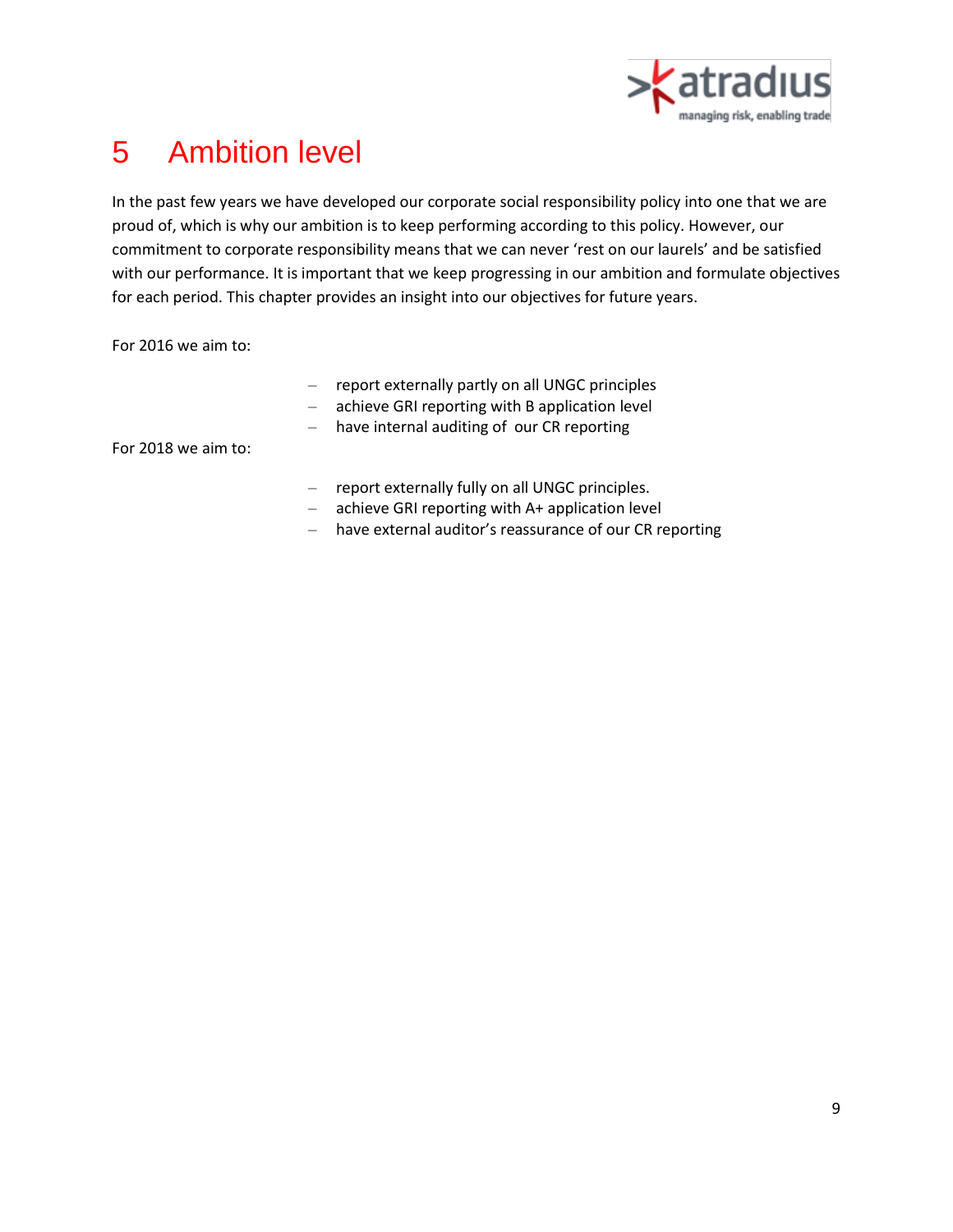

# Appendix Atradius environmental policy

#### **Policy Statement**

Atradius offers a comprehensive range of credit management solutions that protect businesses of all sizes against the commercial and political risks inherent in domestic and global trade. Atradius recognises that our operations have an effect on the local, regional and global environment. Atradius N.V. is committed to a process of continuous improvement in environmental performance and pollution prevention. Environmental legislation will be regarded as setting the minimum standards of environmental performance.

#### **Environmental Goals**

#### **Energy Use**

- **We will strive to conserve resources through efficient use and careful planning.**
- **We will seek to use environmentally safe and sustainable energy sources to meet our needs** wherever practicable. We will plan to invest in improved energy efficiency.

#### **Recycling & Disposal of Waste**

- **We will minimize waste and whenever possible recycle materials.**
- **We will make every endeavour to dispose of all waste through safe and responsible methods.**

#### **Transportation**

- We strive to reduce the effect on the environment due to the work related transportation of our employees.
- We will promote a travel plan that encourages staff to use alternatives to single-occupancy car-use.

#### **Procurement**

- **We will seek to address our impact on the environment when procuring goods and services.**
- We will work with our suppliers and contractors to encourage that they recognise and reduce the environmental impact of their products and transportation.

#### **Policy Management and Communication**

- **We will implement our policies through a coordinated environmental management system,** guidelines and training where appropriate.
- **We will set environmental targets and action plans designed to improve our environmental** performance.
- We will review and update as necessary this policy on an annual basis. As part of the review we will conduct an evaluation of our performance in implementing these principles and in complying with all applicable laws and regulations.
- This policy will be promoted to all employees and made publicly available.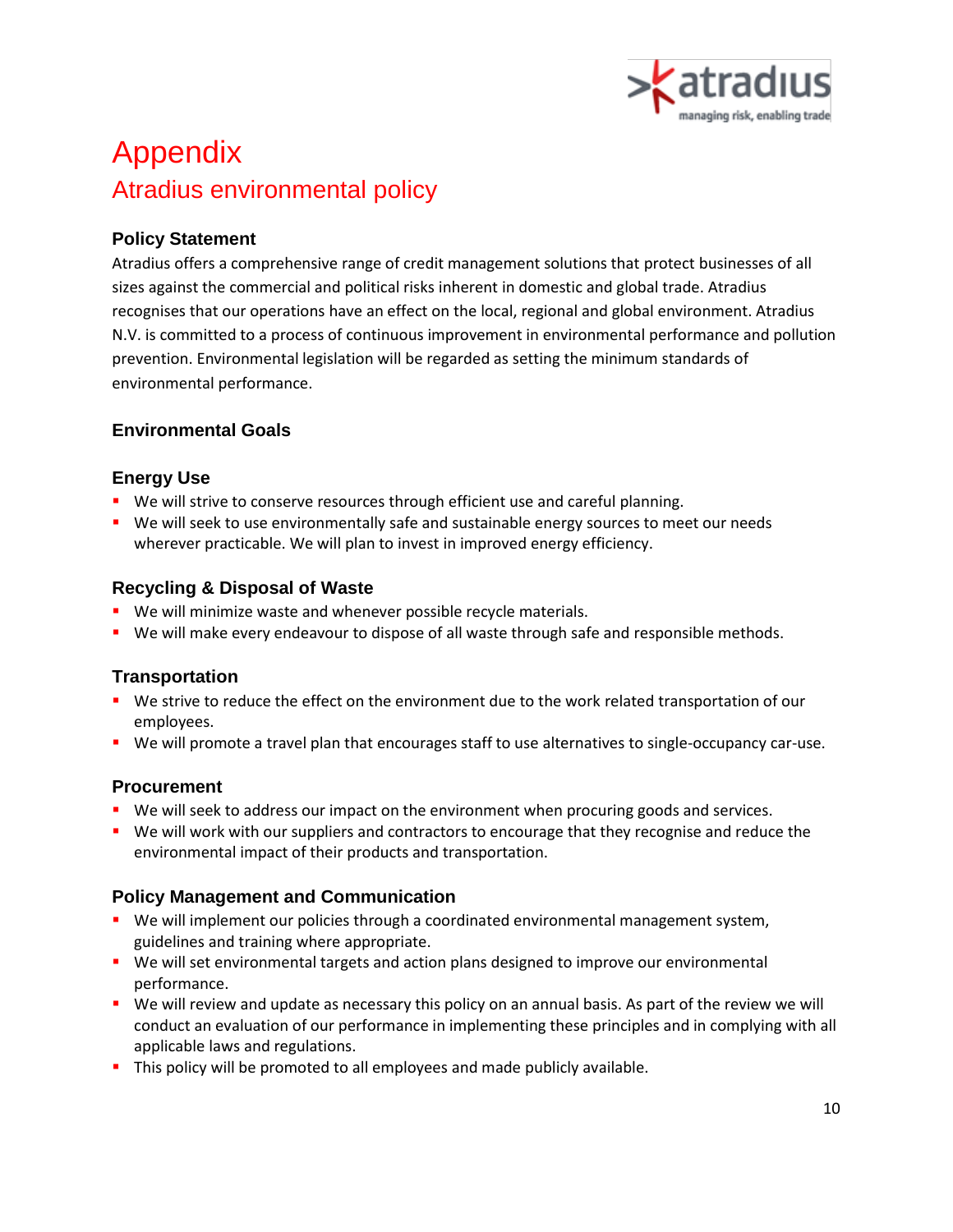

# Atradius' corporate responsibility statement

October 2013

**s a responsible global company, we aim to manage the ethical, environmental and social risks of the way we do business. That means that, while endeavouring to make a worthwhile contribution to successful world trade and to our customer's prosperity, we do so with a regard for the environment and for human rights, and act with absolute integrity towards our employees, customers, shareholders and indeed to all those with whom we interact. A**

One way in which this commitment is manifested is through our affiliation to the UN Global Compact and to its principles on human rights, labour conditions, the environment and anti-corruption. Each year we report to the UN Global Compact on our continued commitment and the progress that we are making in all areas of corporate responsibility.

While we have an environmental and social strategy that covers the whole Atradius group, this also gives freedom to our operations across the globe to follow their own CSR initiatives.

As well as the annual progress report that we submit to the UN Global Compact, we also publish our environmental key performance indicators in our Annual Report. We plan to have these indicators externally audited for additional validation by the year 2017.

What follows is a summary of the impact that our corporate responsibility activities have on our various stakeholders and on the environment.

### Our people

We strive to improve our employees' satisfaction with the company and to raise our reputation within the labour market: effectively to be an employer of choice within our industry and in each region in which we operate. Through regular employee surveys, we seek to measure our employees' perception of the various aspects of their terms, conditions and quality of employment, to benchmark the results and wherever possible improve how we act as an employer. One example of how that manifests itself is our active strategy of internal engagement with our people to successively increase their knowledge level, attitude and behaviour. For instance, our people are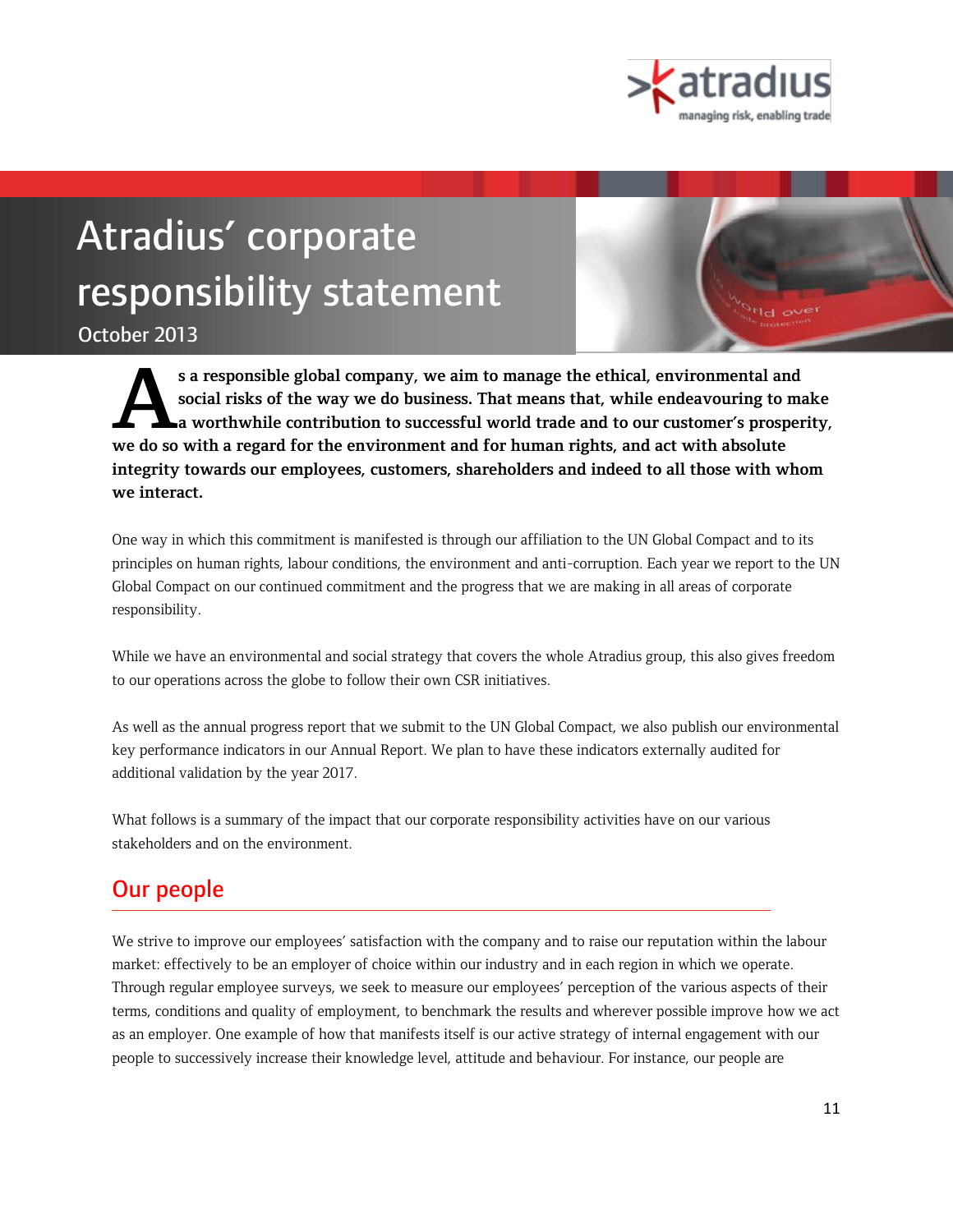

involved and are encouraged to play an active part in realising our vision of sustainability. Our business principles and code of conduct support this engagement.

### Our customers

As we look forward, we will strengthen our leadership in the multi-stakeholder debate – i.e. understanding all of those stakeholders on whom, as a business, we have an impact - and in meeting the sustainability challenges present in our industry. We will continue to be open and transparent in informing our stakeholders of the way that we conduct ourselves within our professional and financial environment and will undertake a regular reputation survey to assess our progress in this field. We convey and, wherever possible, demonstrate our corporate responsibility principles to our customers and engage with them to increase understanding of socially responsible business practices.

### Our suppliers

We expect our suppliers to apply the same standards of ethical practice, diversity and environmental awareness that we set ourselves. In our purchasing, we seek to procure ethically sourced materials from our suppliers and, as a global corporation, we promote corporate responsibility throughout our entire supply chain, working towards the elimination of toxic substances, preventing pollution, promoting energy conservation and supporting human rights.

### Our communities

Atradius is fully aware of the responsibility it has towards the communities in which it operates, and as a company we encourage our people to involve themselves in initiatives that benefit those communities: whether financial, personal or social. We encourage all our operating companies, wherever they are based, to be actively involved in their local community.

### Our environment

We operate in a way that minimises our consumption of valuable and finite resources, simply because we believe that every business must be conscious of the impact they have on the environment. As a result, all our decisions take account of their lasting environmental effects.

We have established internal environmental sustainability programmes in our operations worldwide, including energy saving, recycling, and a travel policy that minimises our environmental footprint. We have also put in place environmentally friendly ways to distribute products and services to our customers.